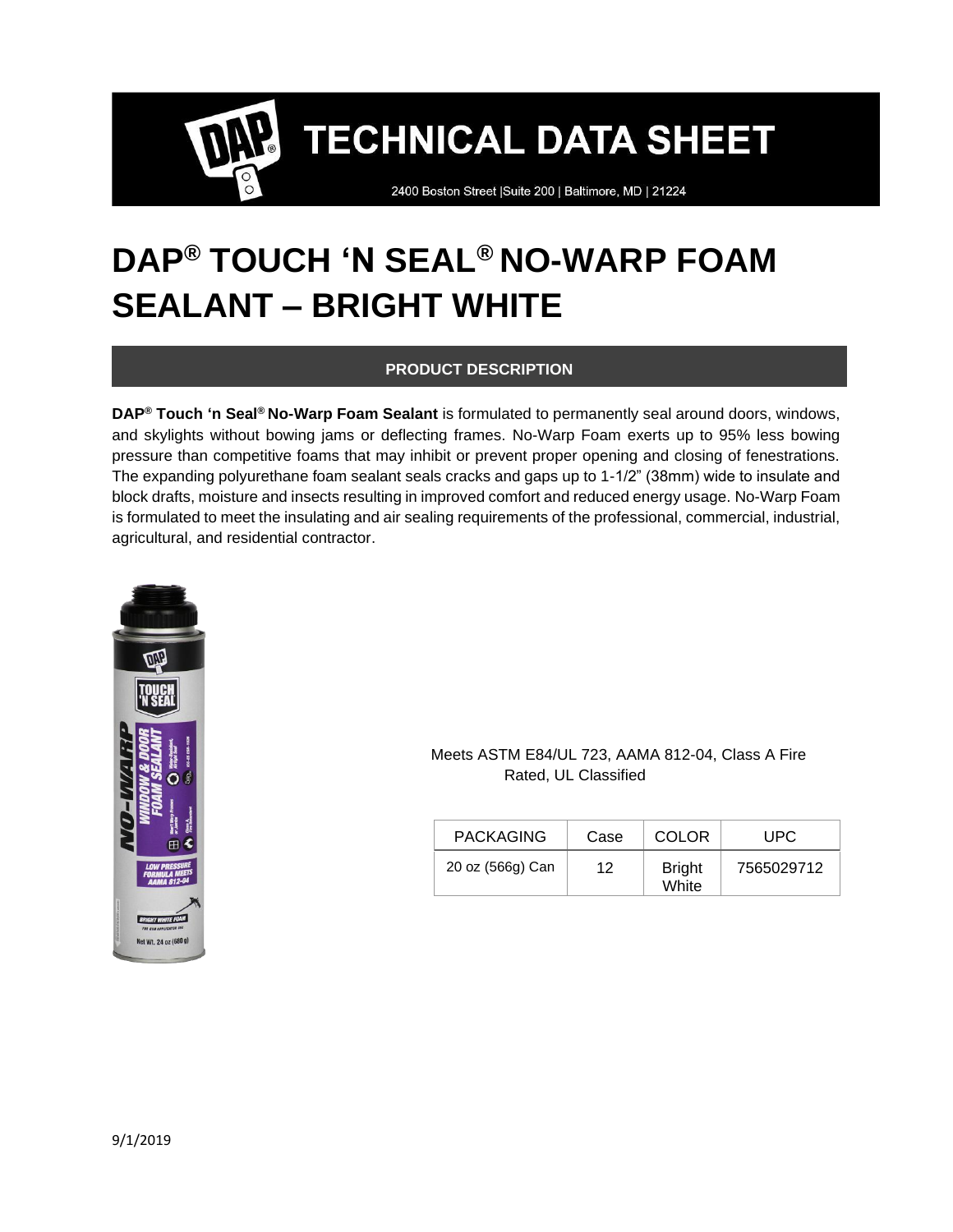2400 Boston Street | Suite 200 | Baltimore, MD | 21224

### **KEY FEATURES & BENEFITS**

- Minimal expansion exerts virtually no force on frames or jambs
- Provides a permanent seal against air, moisture and insect infiltration
- Bonds to coming building materials including wood, concrete, insulating foam boards, metal plastics, and dry wall
- Easy to control gun foam applicator
- ICC Listed (ES ESR-1926)
- Meets ASTM E84, and UL-Listed
- Meets AAMA standards 812-04 for low pressure foams
- Class A fire rated
- Bright white color
- Interior / exterior use

#### **SUGGESTED USES**

#### **USE TO FILL AND SEAL:**

- Window and door frames / jambs
- Gaps and cracks in foundations, crawlspaces, attics, and basements
- Partitions and stud walls

#### **FOR BEST RESULTS**

- Apply in temperatures between 50°F- 100°F (10°C 38°C)
- Surface must be clean, dry, and free of all foreign material for adhesion
- Dispense in the UPSIDE-DOWN position
- Apply in spaces with 40% relative humidity or greater
- If used outdoors, paint to avoid foam discoloration
- Use around, not inside, junction boxes

#### **APPLICATION**

**DIRECTIONS: Important – read all directions and cautions before use. Always wear gloves, eye protection and work clothes. Use drop cloths. Product is flammable during dispensing – turn off sources of ignition prior to use. Always refer to local building codes prior to application of Touch 'n Seal sealants.** 

**Preparation:** To promote adhesion, surface must be clean, dry, and free of all foreign material. For easy attachment to foam applicator gun, apply petroleum jelly to the gun basket before screwing on can. While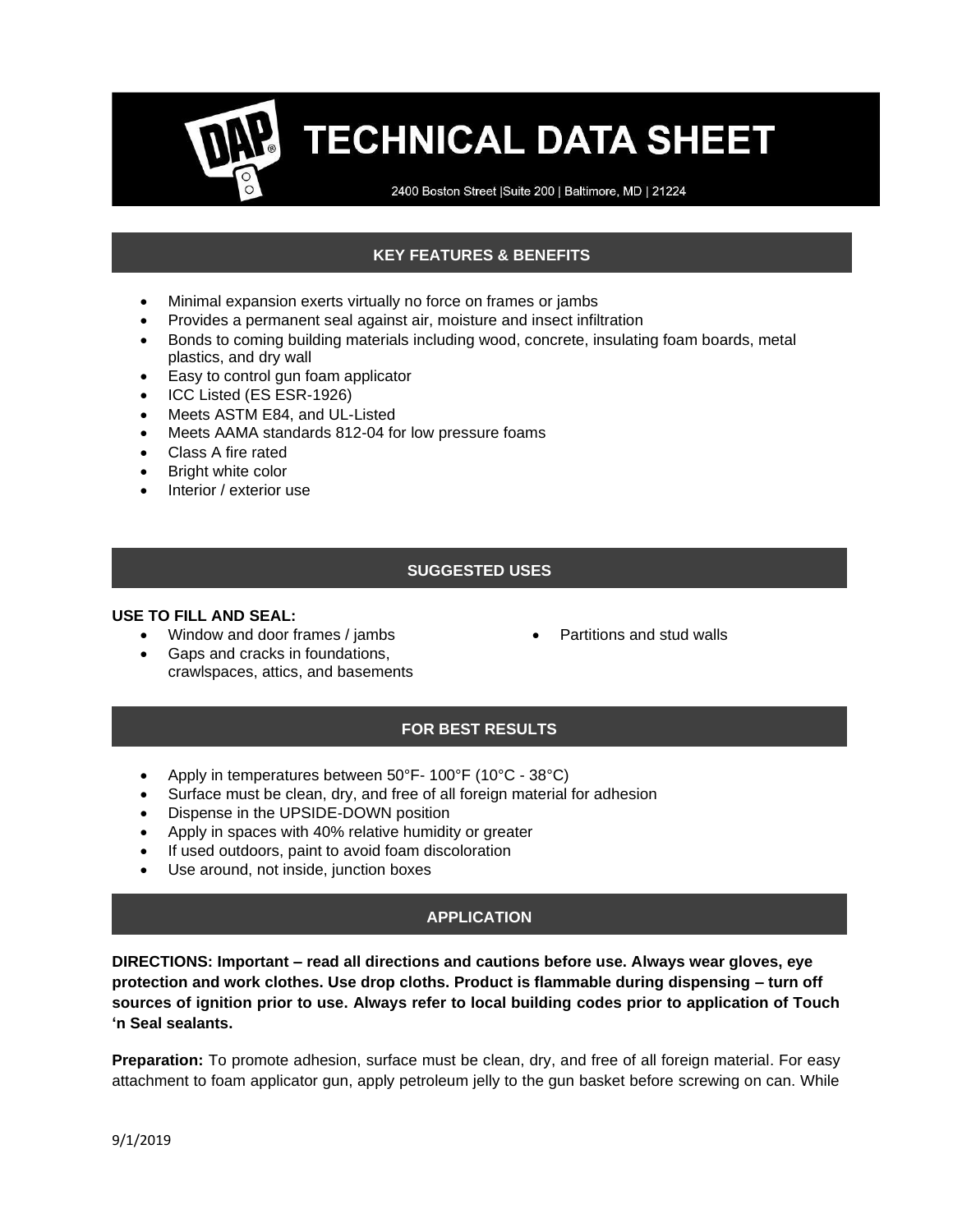2400 Boston Street | Suite 200 | Baltimore, MD | 21224

pointing in a safe direction, depress trigger and attach gun to can (see instructions inside gun box). Do not over-tighten. Important: Before starting the job, first practice dispensing onto scrap materials.

**Application:** For best results this product should only be dispensed in the UPSIDE-DOWN position and apply in spaces with 40% greater relative humidity. Fill gap no more than 1/4 full, allowing room for expansion. Foam will be tack-free in about 10 minutes (50% RH). Do not overfill. Excess foam can be trimmed, sanded, caulked or plastered as necessary. Direct sunlight discolors foam if not painted or covered.

**Can Replacement:** While pointing the gun in a safe direction, depress trigger and quickly remove empty can. Spray basket with polyurethane foam cleaner and immediately replace with a new can of foam to prevent foam from hardening in the gun.

**Clean-up:** If wet foam contacts skin, clean immediately with a dry rag – do not use water – water accelerates curing. Cured foam must be removed mechanically from surfaces. Uncured foam can be cleaned from most surfaces with Foam Cleaner or acetone. If foam dries on skin, apply generous amounts of petroleum jelly, put on plastic gloves and wait 1 hour. With a clean cloth, firmly wipe off residue and repeat process if necessary. DO NOT use acetone or other solvents to remove product from skin.

**Storage/Re-Use:** Turn gun's flow control knob to closed position and store can in upright position (with gun still attached). To restart, shake well for 30 seconds, turn flow control knob to open position and dispense foam. Maximum Storage: 15 days. Store can upright below 90° F (33°C).

| <b>TYPICAL PHYSICAL &amp; CHEMICAL PROPERTIES</b>              |                             |  |  |
|----------------------------------------------------------------|-----------------------------|--|--|
|                                                                |                             |  |  |
| Yield per can (1/4" bead) ASTM C1536                           | 2100 linear feet            |  |  |
| Dry Time/ Tack Free                                            | Approx. 10 min. @ 50% RH    |  |  |
| Cure Time                                                      | Approx. 1 hour              |  |  |
| Shelf Life                                                     | 18 months (unopened)        |  |  |
| <b>Application Temperature Range</b>                           | 50°F to 100°F (10°C - 38°C) |  |  |
| Cuttable                                                       | Approx. 30 min. hours       |  |  |
| ASTM C-518 R-Value                                             | 4-5 /in (25mm)              |  |  |
| Applicable Standards ICC-Evaluation Services (ICC-ESR-1926)    | Approved                    |  |  |
| International Building Code                                    | Compliant                   |  |  |
| International Residential Code                                 | Compliant                   |  |  |
| California Bureau of Home Furnishings and Insulation           | Compliant                   |  |  |
| UL 1715 (Fire Test)                                            | Pass                        |  |  |
| UL Classified Caulking & Sealants                              | Listed                      |  |  |
| UL 723 Surface Burning Characteristics Fire Test (Flame/Smoke) | 10/15                       |  |  |